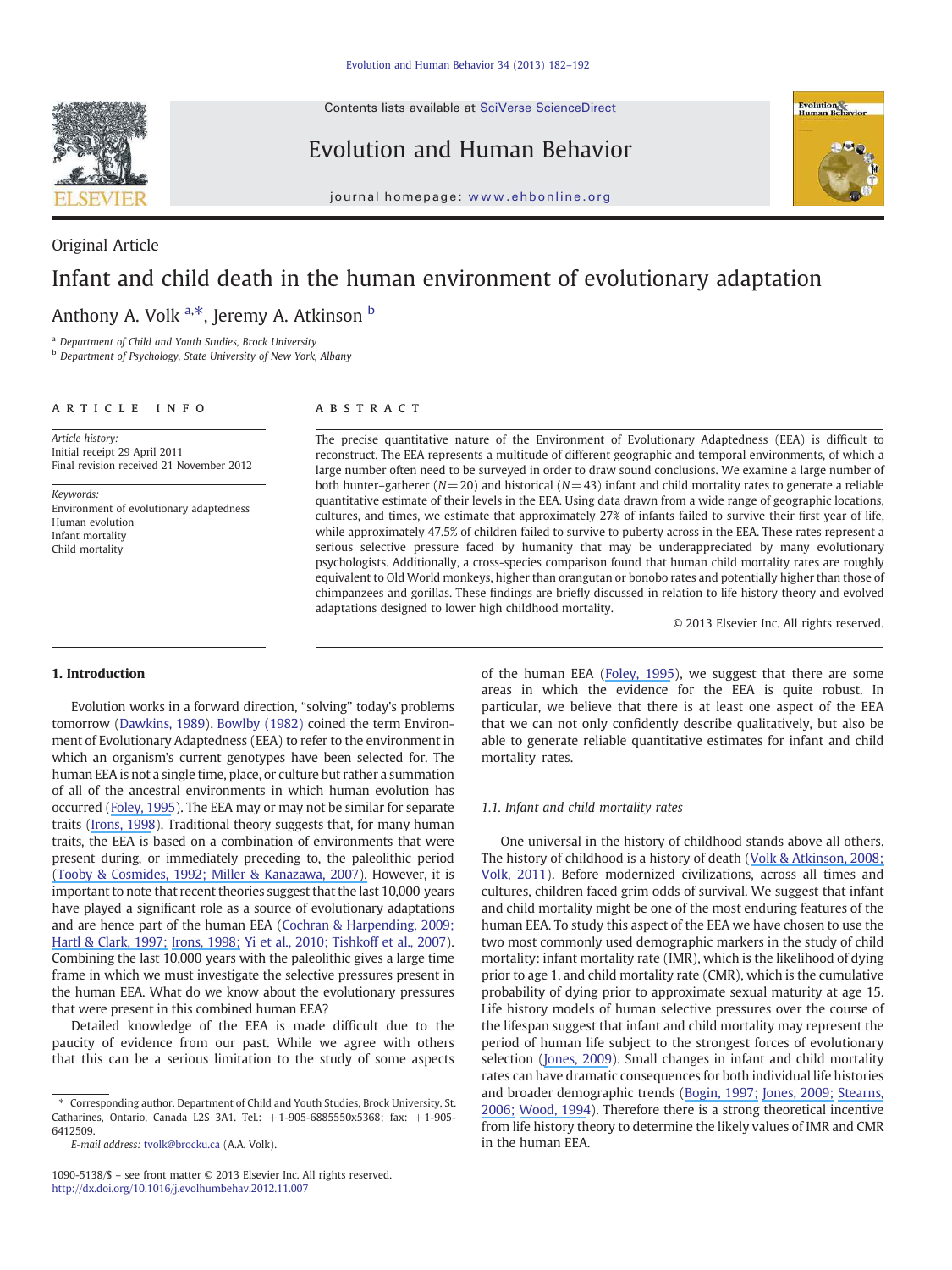Despite this strong incentive, it is perhaps not surprising that much of the work that has been done in evolutionary psychology has focused on adult behaviors such as mating and cooperation due to their prevalence and salience in modernized environments (e.g., Smith, 2010; Puts, 2010). The noted evolutionary psychologist Steven Pinker (2011) recently wrote that "[the decline in violence] may be the most important thing that has ever happened in human history." Mating, cooperating, and violence were all certainly associated with important evolutionary pressures that our ancestors faced. There are also behaviors and pressures that remain clearly visible to researchers today as modern Western adults still regularly witness or engage in mating, cooperation, and violence. The same cannot be said for infant and child mortality. With all due respect to Pinker, we believe that this may be due to one of the greatest of all human achievements—the dramatic reduction of IMR and CMR in the 19th–20th centuries (Stearns, 2006). Ironically, the 50-fold modern increase in child survival is a tremendous human achievement that may have obscured critical human selective pressures and adaptations (Volk & Atkinson, 2008). The staggering EEA levels of infant and child mortality are mostly foreign to many modern psychologists or social scientists outside of anthropology. They may even be relatively poorly understood by many evolutionary psychologists, although there is a growing awareness of their importance, particularly among those who study child evolutionary adaptations (e.g., Ellis & Bjorklund, 2005; Geary, 2010). We hope that the current paper illuminates a key evolutionary pressure that we suggest is under-appreciated by some evolutionary theorists and by many (though certainly not all) social scientists in general. In particular, we believe the provision of valid quantitative EEA data will be both revealing and of significant use to many social scientists, evolutionary or not.

# 2. Hunter–gatherer data

Unfortunately there simply is not enough direct paleodemographic archaeological data to make definite claims about the global patterns of infant and child mortality rates of our Paleolithic hunter– gatherer ancestors (Konigsberg & Frankenberg, 1994; Milner, Wood, & Boldsen, 2000; Lewis, 2007). Fortunately, there is a proxy for this kind of information—modern hunter–gatherers. We include modern hunter–gatherer societies in a study of the EEA as they are believed to be similar to their ancestral analogues in many aspects, including population demographics (Blurton-Jones, Hawkes, & O'Connell, 2002; Foley, 1995; Konner, 1977; Marlowe, 2010). Combined with existing Paleolithic data (e.g., Snow, 1948), modern hunter–gatherer populations can provide us with an estimate of ancestral infant and child mortality rates in hunter–gatherer cultures. We would like to caution that our data are drawn from hunter–gatherers who often currently live in marginalized territories that represent only a portion of potential environments in the EEA (Lee & Daly, 1999). This may be problematic as marginal environments could potentially inflate mortality levels. In response to this concern, we have attempted to maximize the diversity of environments we examine in an effort to average out the influence of any particular impoverished environment. We also included archaeological data from a hunter–gatherer population that lived in a resource-rich environment to serve as a check against modern hunter–gatherer data (Indian Knoll; Johnston & Snow, 2005).

Thus, in our article we expand upon the list of hunter–gatherer cultures by Hewlett (1991), with the important caveat that we purposely limited our sample only to those populations that had not been significantly influenced by contact with modern resources that could directly influence mortality rates, such as education, food, medicine, birth control, and/or sanitation. We further limited our analyses to populations based on sufficiently large sample sizes from reliable sources.

Examining hunter–gatherer IMRs and CMRs (see Table 1), we find that while there is variation, what stands out is the convergence of the data (see Figs. 1 and 2). The average IMR is  $M=26.8\%$  (SD = 6.9%), while average CMR is  $M= 48.8\%$  (SD = 5.8%), with little skew  $(IMR = 0.246; CMR = -1.631)$  or kurtosis  $(IMR = 0.564; CMR =$ 3.821) and no outliers ( $z<\pm$ 3.3). Despite the rather large differences in culture, geography, and historical time frames, IMRs and CMRs appear to be quite high in the 18 hunter–gatherer societies presented in Table 1. This means that the children in these samples faced nearly even odds of surviving versus dying, the latter resulting in losing any chance to directly pass on their genes. This is true even for a hunter– gatherer population that lived in a rich resource-environment (Indian Knoll; Johnston & Snow, 2005). In agreement with life history theory (Hill, 1993; Stearns, Allal, & Mace, 2008; Jones, 2009), these high mortality rates clearly represent potentially strong and significant evolutionary pressures.

#### 3. Historical data

As previously mentioned, human evolution did not stop 10,000 years ago. While it is unlikely that completely new complex adaptations have arisen within this time frame, we cannot completely discount the possibility that new adaptations have occurred in this time frame, or (more likely) that the expression of existing adaptations has not been altered (Cochran & Harpending, 2009; Irons, 1998). Thus it would be prudent to include more recent studies of infant and child mortality rates in our examination of EEA infant and child mortality rates. It is here that we depart from previous evolutionary anthropological studies of EEA rates of IMR and CMR (e.g., Hewlett, 1991; Marlowe, 2010) by incorporating historical data from the last 10,000 years to supplement our knowledge of the EEA. This is not merely an exercise in finding additional proxies for ancestral environments as is the case for hunter–gatherers. Rather, we suggest that these historical data represent a direct continuation of the actual human EEA, at least with respect to adaptations that would have the potential to alter infant or child survivorship.

When studying historical sources of mortality data, one must be cautious. It is usually the case that infant and child burial remains, death records, and written life histories are impoverished compared to their adult counterparts (Konigsberg & Frankenberg, 1994; Rawson, 2003; Walker, Johnson, & Lambert, 1988). This is due to the more rapid

# Table 1

Hunter–gatherer infant mortality rates (IMR) and child mortality rates (CMR).

| Culture                      | <b>IMR</b> | <b>CMR</b> | Source                                |
|------------------------------|------------|------------|---------------------------------------|
| !Kung                        | 20.2%      | 49.4%      | Howell, 1979; Hewlett, 1991           |
| Aborigines                   | 28%        | n/a        | Dugdale, 1980                         |
| Ache                         | 21%        | 42%        | Hewlett, 1991; Hill & Hurtado, 1989   |
| Agta                         | 34.2%      | 49%        | Headland, 1989                        |
| Aka                          | 20%        | 44.5%      | Hewlett, 1991                         |
| Asmat                        | $30%+$     | $50% +$    | Van Arsdale, 1978                     |
| Batak                        | 28.5%      | 48.2%      | Eder, 1987; Hewlett, 1991             |
| Chenchu                      | n/a        | 49%        | Sibajuddin, 1984                      |
| Cuiva (Hiwi)                 | n/a        | 52%        | Hurtado & Hill, 1987                  |
| Efe                          | 14%        | 22%        | Bailey & Peacock, 1988; Hewlett, 1991 |
| Hadza                        | 21.0%      | 46.1%      | Blurton-Jones et al., 2002            |
| Hiwi                         | 24.5%      | 58.5%      | Hill, Hurtado, & Walker, 2007         |
| Indian Knoll                 | 30%        | 56%        | Johnston & Snow, 2005; Snow, 1948     |
| $(-2500 B.C.)$               |            |            |                                       |
| Inuit                        | 20%        | 45%        | Malaurie, Tabah, & Sutter, 1952       |
| Kutchin                      | 17%        | 36.3%      | Roth, 1981                            |
| Mbuti                        | 33%        | 56.4%      | Hewlett, 1991                         |
| Native Americans<br>(600 AD) | n/a        | 44-64%     | Thornton, 2000                        |
| Pumé                         | 34.6%      | n/a        | Kramer & Greaves, 2007                |
| Pygmy (Western)              | n/a        | 45%        | Walker et al., 2006                   |
| Semang                       | 40.5%      | n/a        | Murdock, 1934                         |
| N                            | 15         | 17         |                                       |
| Mean                         | 26.8%      | 48.8%      |                                       |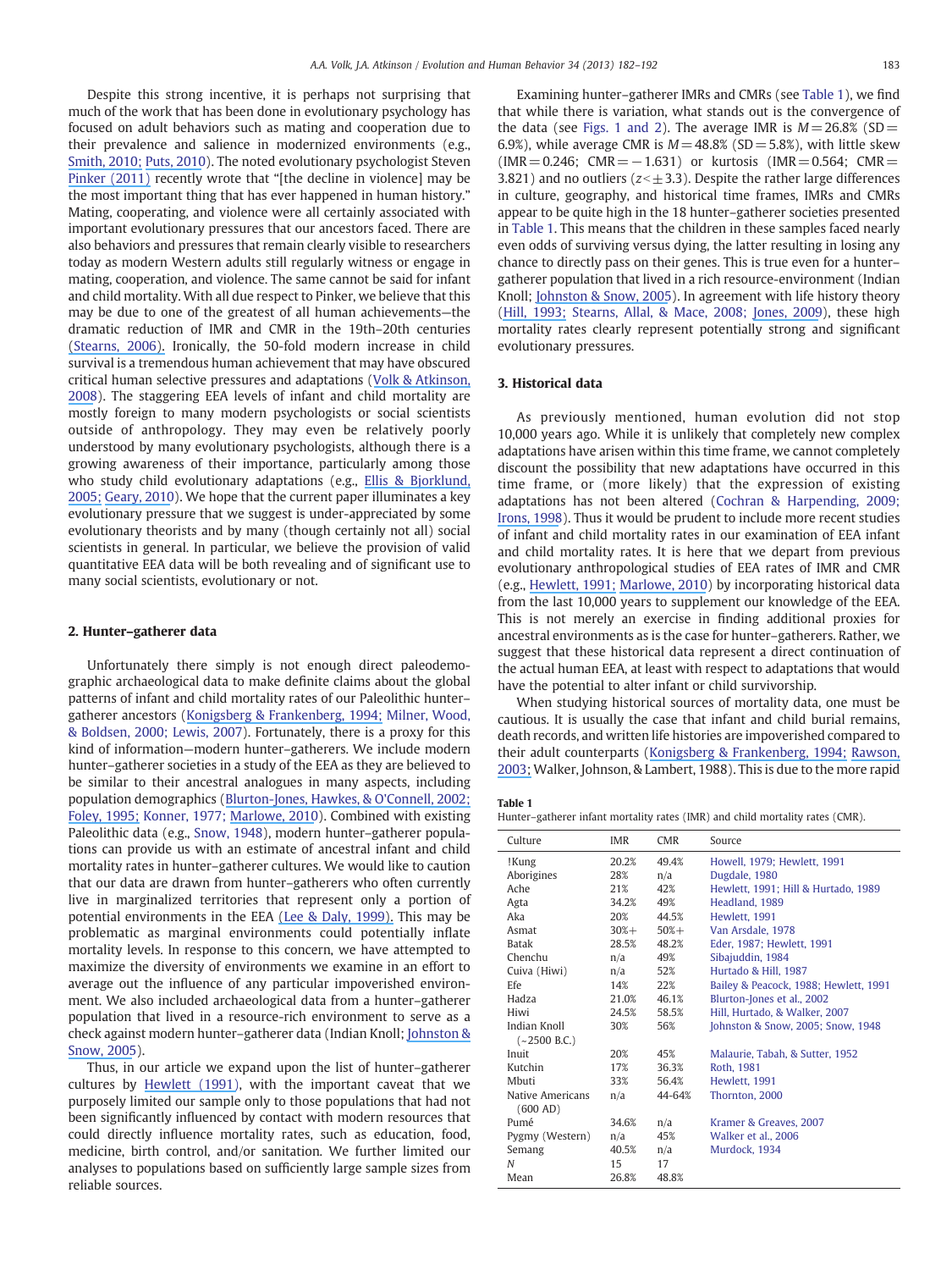

Fig. 1. Boxplot of infant mortality rate by group.

decay of children's smaller physical remains and the lower frequency of elaborate infant burials, death records, and written life histories (Lewis, 2007). Therefore, the historical infant and child mortality rates we present should be viewed as conservative estimates that generally err toward underestimating actual historic rates.

While there is a significant variation among the different cultures, the overall patterns of mortality remain surprisingly constant given the hundreds or thousands of both years and miles separating our historical samples (see Table 2). From the pre-Columbian Americas, to Ancient Rome, to medieval Japan, to the European Renaissance, roughly a quarter of infants died before their first birthdays and half failed to survive to adulthood. When the historic mortality rates from over 43 historical cultures are averaged, the average IMR is  $M = 26.9\%$  $(SD=4.8%)$ , while the average CMR is  $M=46.2%$  (SD = 8.4%). What is immediately apparent is how similar these averages are to those found for hunter–gatherers in Table 1. Once again, the unity of the data is striking despite the enormous cultural, geographical, and temporal variations. In many ways, this unity is surprising given the vastly different ecologies within hunter–gatherers, let alone in comparison to the ecologies of our historical populations. Also, as with the HG data, there are no outliers and negligible skew (IMR $=$ 0.349, CMR = 0.264) and kurtosis (IMR =  $-0.214$ ; CMR = 0.811) in the data set. This similarity strongly suggests that these average mortality rates are reliable, enduring features of the human EEA.

Overcoming these substantial IMR and CMR was a necessary prerequisite for adults, which makes their evolutionary influence even more significant (Williams, 1957; Jones, 2009; Roff, 1993). It does not matter if one has the potential to be the most talented and appealing adult if one fails to survive to adulthood. Therefore, infant and child mortality may have been one of the most, if not the most, important selective pressures faced by humans in the EEA (see Volk & Atkinson, 2008, for a quantitative comparison with adult pressures).

To put this figure in context, Table 2 also shows the approximate mean mortality rates in modern Western countries (IMR= $0.1\%$ ,  $CMR = 1\%$ ). The EEA average CMR thus represents a roughly 5000% increase compared to mortality rates in modern Western cultures. Children in modernized cultures face 99 to 1 odds of surviving compared to the 1 to 1 odds faced by their ancestors.

#### 4. Agriculturalist data

For reasons soon to be discussed, we separately examine the mortality rates (MR) for 20 agriculturalist societies (horticulturalist and pastoralist societies) in order to further broaden the scope of our data (see Table 3). Again there were no outliers and low skew  $(IMR = -0.349; CMR = 0.264)$  and kurtosis  $(IMR = -0.214; CMR =$ 0.819) values. While these average rates  $(M=20.6\%$ , SD $= 4.8\%$  for IMR,  $M = 37.6\%$ , SD = 9.7%, for CMR) are still much higher than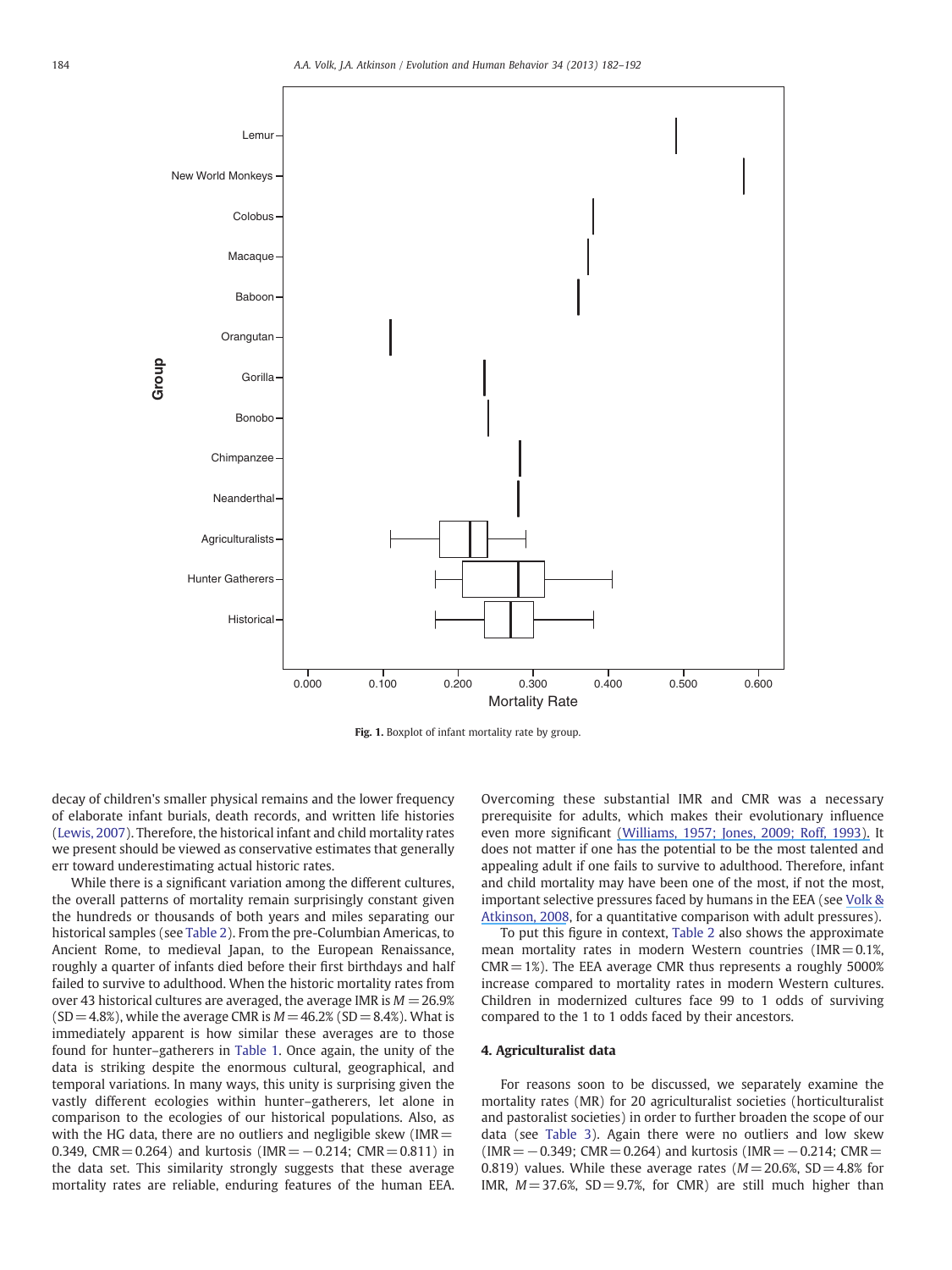

Fig. 2. Boxplot of child mortality rate by group.

modernized values (Table 2), when compared using a Student's t-test (Torres et al., 2002) they are significantly lower than either the historical or hunter–gatherer MRs (agricultural vs. historical IMR  $t=-2.22$ ,  $p=0.36$ , CMR  $t=-3.743$ ,  $p<0.01$ ; agricultural vs. hunter– gatherers IMR  $t=-3.928$ , p<0.01, CMR  $t=-3.599$ , p<0.01). Some agriculturalist groups resembled hunter–gatherers in their mortality rates (e.g., Ayoreo, Semain, Ya̧nomamö), but the majority did not. We propose at least two possible reasons for this discrepancy. First, the advent of primitive agriculture may result in a decline in MRs due to advantages of that lifestyle such more reliable food security (Eshed, Gopher, Gage, & Hershkovitz, 2004). However, we believe that this is unlikely, as similar declines in MR are not seen in the numerous agricultural civilizations listed in Table 2. The second reason, which we believe to be more likely, is that modern agriculturalist cultures have deviated from the EEA because of positive exposure to modernized Western laws, education, sanitation, food, and medicines. There is now strong evidence that this exposure frequently occurs during the transition from hunter–gatherer to horticulturalist in modern times, and that it significantly decreases IMRs and CMRs (Roth, 1981; Kramer & Greaves, 2007). Indeed, all low mortality modern societies passed through a demographic transitory trend, first reducing CMR and then IMR, with Europe starting its transition to lower IMRs and CMRs in mid-18th century (Coale & Watkins, 1986). This historical trend appears similar to our agriculturalist data, where the trend compared to our EEA data is for a greater drop in CMR as compared to IMR. We therefore believe our data on agriculturalist populations are best considered as speculative data that are likely to be tainted by modern technologies and medicines and may represent ancestral populations transitioning to lower mortality rates due to external influences. We thus decided to exclude these data from our estimates of the EEA. However, even if these data are untainted, the average IMR of 21% remains over two orders of magnitude higher than the modern IMR, while the CMR is almost 40 times greater than modern Western CMR. Thus agriculturalist infant and child mortality rates still represent large selective pressures.

### 5. Nonhuman primate data

We include one final pool of data, non-human primates, in order to provide comparative data that can help determine how phylogenetically deep the human pattern is, and whether other primate species have faced similar selective pressures as ourselves. Prior to investigating the rates of mortality in other primates, it is necessary to define the various age categories used. For all primate species, IMR is typically defined in as the MR to 1 year of age. The Juvenile mortality rate (JMR), the rough equivalent of CMR in humans, is defined as the age of, or immediately prior to, puberty/adult fertility. For example,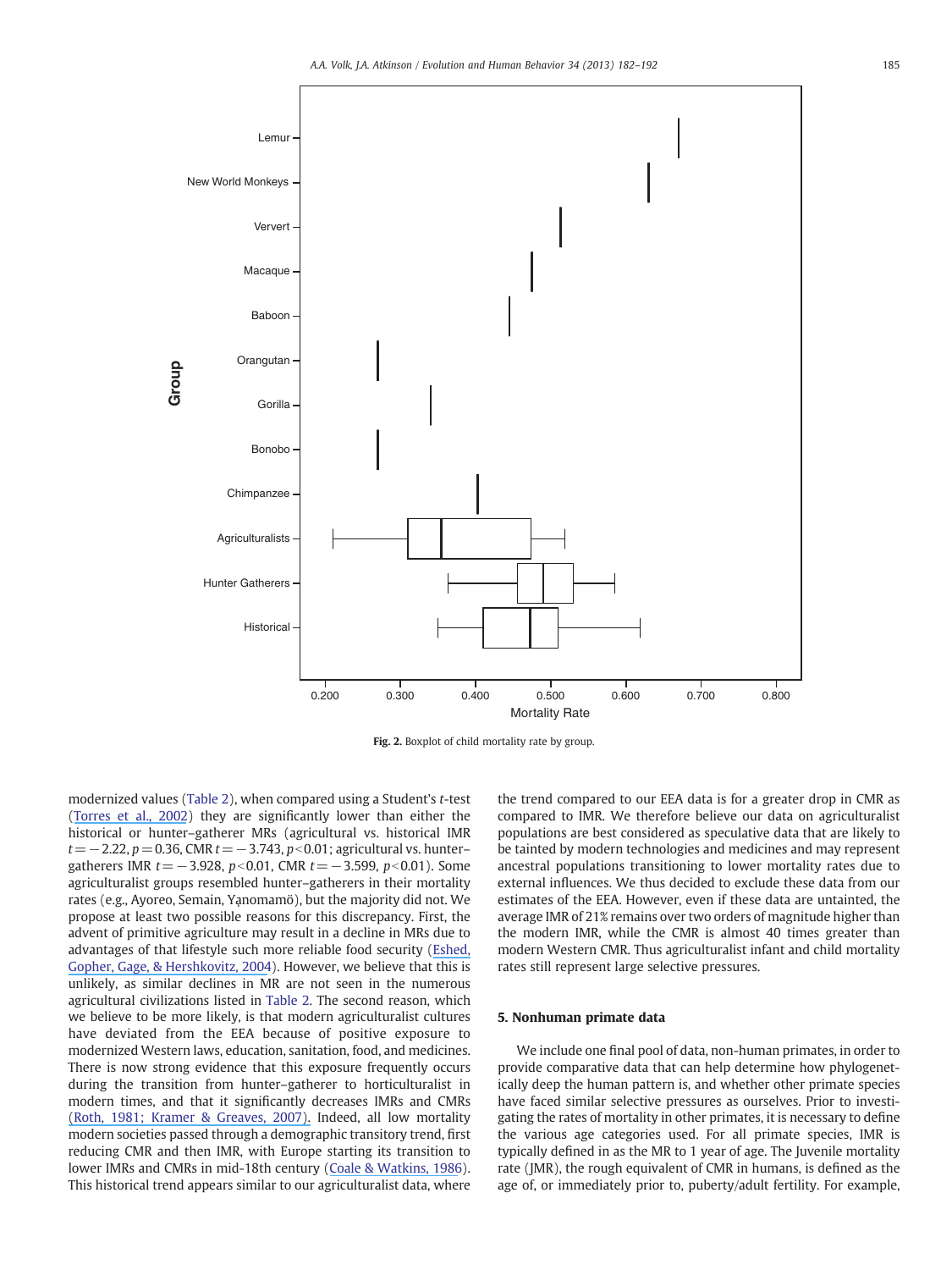# Table 2

Historical civilized infant mortality rates (IMR) and child mortality rates (CMR).

| Time                      | Culture                 | <b>IMR</b> | <b>CMR</b>      | Source                                         |
|---------------------------|-------------------------|------------|-----------------|------------------------------------------------|
| 500-300 B.C.              | Greece                  | 25%-35%    | n/a             | Golden, 1990                                   |
| 400 B.C. - 550 A.D.       | Nasca (Peru)            | 34.7%      | 47.5%           | Drusini, Carrara, Orefici, & Bonati, 2001      |
| 400-200 B.C.              | Spain                   | 25%        | 45%             | Alesan, Malgosa, & Simo, 1999                  |
| 200 B.C.-200 A.D.         | Rome                    | 30%        | 50%             | Rawson, 2003                                   |
| 0 A.D.                    | Roman Egypt             | 33%        | 57%             | Bagnall & Frier, 1994                          |
| 200-400 A.D.              | Rome                    | 30%        | n/a             | <b>Todman, 2007</b>                            |
| 300-550 A.D.              | Teotihuacan             | 28.8%      | 49.4%           | Storey, 1985                                   |
| 550-700 A.D.              | Teotihuacan             | 32.4%      | 61.9%           | Storey, 1985                                   |
| 600-1100 A.D.             | Wari (Peru)             | 27.0%      | 52.5%           | Drusini et al., 2001                           |
| 1300-1400 A.D.            | Japan                   | 28%        | 48%             | Nagoaka, Hirata, Yokota, & Mausu'ura, 2006     |
| 1500 A.D.                 | England                 | 27%        | n/a             | Orme, 2001                                     |
| 1600-1700 A.D.            | Sweden                  | 25%-40%    | 50%             | Human Mortality Database, 2008                 |
| 1600-1700 A.D.            | Finland                 | 23%        | n/a             | Anderson, 1996                                 |
| 1600-1700 A.D.            | France                  | 24.4%-28%  | 40%-50%         | Anderson, 1996; Lachiver, 1969                 |
| 1650-1700 A.D.            | England                 | 17%        | n/a             | Anderson, 1996                                 |
| 1650-1800 A.D.            | England, Quakers        | 35%        | n/a             | Landers, 1992                                  |
| 1650-1800 A.D.            | Imperial China          | 26%        | 45%             | Puvi, 1964                                     |
| 1670-1769 A.D.            | France                  | 27%        | n/a             | Charbonneau, 1970                              |
| 1688-1742 A.D.            | France                  | 19%        | n/a             | Cohen, 1975                                    |
| 1692-1899 A.D.            | Germany                 | 35%        | 60%             | <b>Knodel, 1970</b>                            |
| 1700-1800 A.D.            | Italy                   | 25%        | $40% +$         | Oris, Derosas, & Breschi, 2004                 |
| 1700-1800 A.D.            | Japan                   | 22%-25%    | n/a             | Oris et al., 2004                              |
| 1700-1800 A.D.            | Germany                 | 22.8%      | 35%             | Knodel & Hermalin, 1984                        |
| 1700-1800 A.D.            | China                   |            | $40% +$         | Oris et al., 2004                              |
| 1730 A.D.                 | Quebec                  | 22.5%      | n/a             | Charbonneau, Desjardins, Légaré, & Denis, 2000 |
| 1749-1773 A.D.            | Finland                 | 27.5%      | 35% (at age 10) | Turpeinen, 1978                                |
| 1751-1800 A.D.            | Finland and Sweden      | 22%        | 41%             | Gille, 1949                                    |
| 1776-1875 A.D.            | Japan                   | 28%        | 51%             | Jannetta & Preston, 1991                       |
| 1786-1865 A.D.            | African-American Slaves | 30-35%     | n/a             | Steckel, 1986                                  |
| 1800-1900 A.D.            | Belgium                 | 19%        | 41%             | Oris et al., 2004                              |
| 1800-1900 A.D.            | Venice                  | 28%        | 51%             | Oris et al., 2004                              |
| 1816-1850 A.D.            | France                  | 20%        | 44%             | Preston & van de Walle, 1978                   |
| 1820-1832 A.D.            | <b>West Indies</b>      | n/a        | 47%             | Roberts, 1952                                  |
| 1836 A.D.                 | Ireland                 | 23%        | n/a             | Anderson, 1996                                 |
| 1840-1852 A.D.            | Iceland                 | 25%-30%    | n/a             | Guttormsson & Garðarsdóttir, 2002              |
| 1850 A.D.                 | <b>United States</b>    | 21.6%      | n/a             | <b>Haines, 2000</b>                            |
| 1875 A.D.                 | Poland                  | 24.0%      | 55.3%           | Budnik & Liczbińska, 2006                      |
| 1888-1912 A.D.            | Cocos Malay Islands     | 38%        | n/a             | Smith, 1960                                    |
| 1894-1900 A.D.            | <b>Brazil</b>           | 24%        | n/a             | Sastry, 2004                                   |
| 1900-1909 A.D.            | Mexico                  | 30%        | n/a             | Feliciano, 2000                                |
| Late 19th-early 20th A.D. | Malta                   | 25%        | n/a             | <b>Walz</b> , 2006                             |
| 1910-1939 A.D.            | Manitoba Cree           | 25%        | n/a             | Moffat & Herring, 1999                         |
| 1950 A.D.                 | Afghanistan             | 28%        | $36%+$          | United Nations Data, 2008                      |
|                           | N                       | 42         | 24              |                                                |
|                           | Mean                    | 26.9%      | 46.2%           |                                                |
| Modern                    | Developed countries     | $>1\%$     | 1%              | United Nations Data, 2008                      |

this age is around 2 to 5 years for monkeys, 6 to 8 years for gorillas, and v8 for chimpanzees (Dyke et al., 1993; Goodall, 1986). It is important to note that, as with the horticulturalist data, the MRs of other primates can be seriously compromised by modern human influences (Köndgen et al. 2008). As with our human data, we have done our best to limit our primate data in general, and for great apes in particular, to stable populations that have not been seriously influenced by modern human activities such as poaching, zooanthropic disease transmission, and/or habitat loss. Populations that report mortality rates that have been significantly influenced by modern humans remain of interest for ecological and conservation purposes, but they may not be appropriate predictors of primate EEAs.

To begin with, the rough estimate of the 28% infant mortality of our closet relatives, Neanderthals, is remarkably similar to both historical and hunter–gatherer averages (see Table 4). The average IMR (23.1%) of other great apes is slightly lower than the historical and hunter– gatherer averages, but slightly higher than the agriculturalist averages. However, their average JMR (32.8%) remains much lower than the historical and hunter–gatherer averages. Chimpanzees, and potentially gorillas (who lack clear mortality to menarche data), appear to be the most similar to humans in terms of their IMR and JMR. The other great apes MR were substantially lower. Orangutans' very low IMR and JMR are most likely related to their lengthy average

interbirth intervals (IBI) of 8 years (Wich et al., 2004). Bonobos' low IMR and JMR may be influenced by both low levels of infanticide and the artificial provisioning of food used by experimenters to aid in their observational studies (Furuichi et al., 1998). Old World monkeys have an average IMR of 36.1% and an average JMR of 42.7%. The IMR and JMR of New World monkeys (58% and 63%) and lemurs (49% and 67%) are the highest of all primates. Thus the pattern of human infant mortality appears to be similar to that of Neanderthals, chimps, and gorillas, but not to orangutans or bonobos (lower) and other primates (higher). In very rough terms, there appears to be a phylogenetic relationship with IMR and JMR as species more closely related to humans have more similar mortality rates. We appreciate that there may be different causes behind similar mortality rates in different species, and thus we strongly caution against using these data to draw direct phylogenetic conclusions. That said, our results do offer researchers a significant starting point in which to look for causal differences or similarities in the mortality rates of humans and apes (e.g., differences in parental care; Hrdy, 1999; Smith, 2005). Lastly, it is important to stress that reliable mortality rates from "pristine" primate populations are few and far between, and our primate samples are much smaller than our human samples, so a degree of caution is warranted about our primate data. With these caveats in mind it may be helpful to examine the causes of human infant and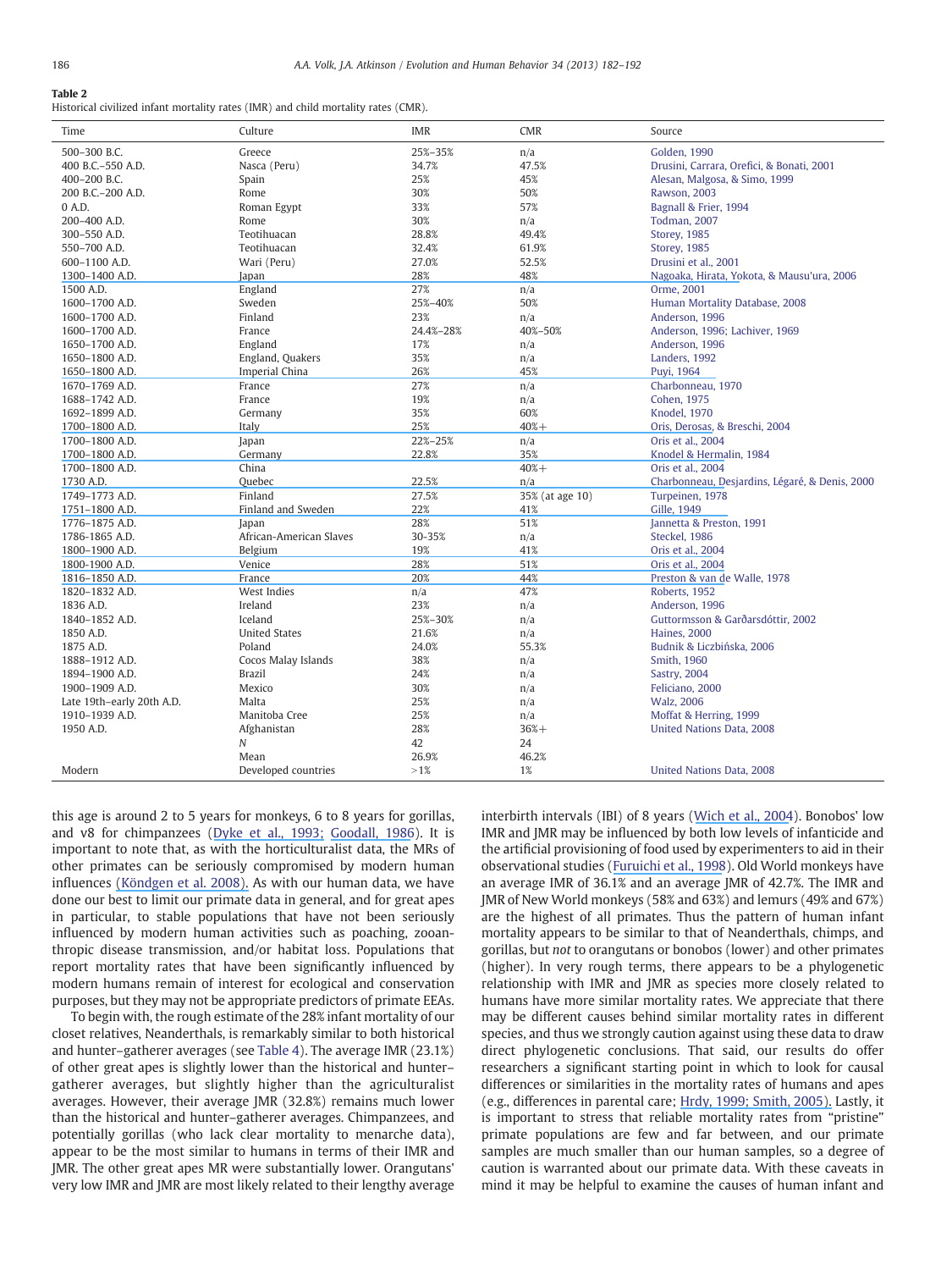#### Table 3

Agriculturalist infant mortality rates (IMR) and child mortality rates (CMR).

| Culture       | <b>IMR</b> | <b>CMR</b> | Source                                                  |
|---------------|------------|------------|---------------------------------------------------------|
| Ayoreo        | $26.2%+$   | 51.0%      | Diez & Salzano, 1978                                    |
| Bambara       | 23.8%      | n/a        | Hewlett, 1991                                           |
| Bari          | 11%        | 21.4%      | Hewlett, 1991                                           |
| Datoga        | 20.8%      | 33%        | Borgerhoff Mulder, 1992                                 |
| Dusun         | 17.1%      | 36.2%      | Salzano, Neel, & Mayburry-Lewis, 1967                   |
| Fulani        | 21.1%      | n/a        | Hewlett, 1991                                           |
| Gainj         | 16.5%      | 33.6%      | Wood, 1987                                              |
| Kapauku       | n/a        | 34.7%      | Popsil, 1963                                            |
| Kipsigis      | 25.4%      | 31.0%      | Borgerhoff Mulder, 1988                                 |
| Lese          | 17.9%      | 26.9%      | Hewlett, 1991                                           |
| Masai         | 53%        | n/a        | De Vries, 1987                                          |
| Ngbaka        | 24%        | 29.7%      | Hewlett, 1991                                           |
| Nyimba        | 21.6%      | n/a        | Levine, 1988.                                           |
| Plateau Tonga | 16%        | n/a        | Colson, 1958                                            |
| Pumé          | 13.2%      | n/a        | Kramer & Greaves, 2007                                  |
| Sebei         | n/a        | 38.2%      | Goldschmidt, 1976                                       |
| Semai         | 23.4%      | 47.4%      | Hewlett, 1991                                           |
| Talensi       | n/a        | 51.9%      | Fortes, 1943                                            |
| Tamang        | 20.4%      | 38.9%      | <b>Fricke, 1984</b>                                     |
| Tikopia       | 28.6%      | n/a        | Firth, 1983; Hewlett, 1991                              |
| Twareg        | 22.8%      | n/a        | Hewlett, 1991                                           |
| Yanomamö      | 21.8%      | 51.9%      | Early & Peters, 1990; Hewlett, 1991; Neel & Weiss, 1975 |
| N             | 19         | 14         |                                                         |
| Mean          | 20.6%      | 37.6%      |                                                         |

child mortality rates, particularly as compared to the causes of IMR and JMR in other primates.

# 6. Causes of infant and child mortality

To fully understand the evolutionary implications of infant and child mortality rates, we need to have some understanding of their causes (i.e., the underlying evolutionary events/pressures that cause infant and child mortality). Unfortunately, completely determining the cause of infant or child death is not always possible even in modern hospitals, let alone for non-modern populations (Bryce, Boschi-Pinto, Shibuya, Black, & WHO Child Health Epidemiology Reference Group, 2005; Lewis, 2007). We are thus left with educated estimates from various EEA-like populations. Hill et al. (2007) found that among Hiwi forager's infant deaths that approximately 30% of deaths were caused by congenital problems, 30% from disease (mostly gastrointestinal (GI) or respiratory in nature), 30% from violence (i.e., infanticide, mostly targeted at female infants), and 10% from accidents. For child death, 70% were caused by disease, 10% from

congenital problems, 10% from violence, and 10% from accidents. The authors note that the Hiwi have exceptionally high mortality levels due to violence, especially post-Western-contact (Hill et al., 2007). Thus, these percentages may not represent the more general hunter– gatherer values. Even with the high rate of violent deaths, most deaths were caused by GI or respiratory disease. In a broader survey of eight hunter–gatherer and agriculturalist cultures (forest Ache, settled Ache, !Kung, Tsimane, Agta, Hiwi, Machi-guenga, and Aborigines), 65% of the child deaths were due to illness (again primarily GI and respiratory), 9.5% to congenital problems, 8% to accidents, and 17% to violence (Gurven & Kaplan, 2007). If the two most aggressive groups (forest Ache and Hiwi) are excluded, the percent of child deaths due to violence drops to 5%. Among the historical EEAs, illness is again the major cause of infant and child death, with infanticide/abandonment being an important secondary cause (Rawson, 2003; Cunningham, 2005; Budnik & Liczbińska, 2006). As in agriculturalist and hunter– gatherer cultures, GI and respiratory diseases remain the primary modern causes of infant death (especially in countries with high mortality rates; Bryce et al., 2005). We did not come across explicit

#### Table 4

Primate infant mortality rates (IMR) and juvenile mortality rates (JMR).

| IMR                                                                 | <b>IMR</b>                    | Source                                                             |
|---------------------------------------------------------------------|-------------------------------|--------------------------------------------------------------------|
| $-28%$                                                              | n/a                           | Trinkhaus, 1995                                                    |
| 28.2%                                                               | 40.3%                         | Goodall, 1986; Wrangham, Clark, & Isabirye-Basuta, 1992            |
|                                                                     |                               | Sugiyama, 1994, 2004                                               |
| $16% -$                                                             | $27%+$                        | Furuichi et al., 1998; De Lathouwers & Van Elsacker, 2005          |
| 32%                                                                 |                               |                                                                    |
| 23.5%                                                               | 34% at weaning, 47.5% (age 8) | Harcourt, Fossey, & Sabater-Pi, 1981; Schaller, 1963; Watts, 1989; |
|                                                                     |                               | Yamagiwa & Kahekwa, 2001;                                          |
| 11.00%                                                              | 27%                           | Debyser, 1995; Van Noordwijk & van Schaik, 2005; Wich et al., 2004 |
| 36%                                                                 | 44.5%                         | Altmann, Altmann, Hausfater, & McCuskey, 1977; Jolly, 1973;        |
|                                                                     |                               | Sigg, Stolba, Abegglen, & Dasser, 1982; Cheney et al., 2004        |
| Macaques (Macaca sylvanus, Macaca fuscata, Macaca mulatta,<br>37.3% | 45%-50%                       | Ménard & Valet, 1996; Takahata et al., 1998; Melnick, 1981;        |
|                                                                     |                               | Dittus, 1977, 1981                                                 |
| 38%                                                                 | n/a                           | Dunbar & Dunbar, 1974                                              |
| n/a                                                                 | 51.3%                         | Hauser, 1988                                                       |
| 58%                                                                 | 63%                           | Dyke et al., 1993                                                  |
|                                                                     |                               |                                                                    |
| 49%                                                                 | 67%                           | Gould, Sussman, & Sauther, 2003; Richard, Dewar, Schwartz, &       |
|                                                                     |                               | Ratsirarson, 2002; Wright, 1995                                    |
|                                                                     |                               |                                                                    |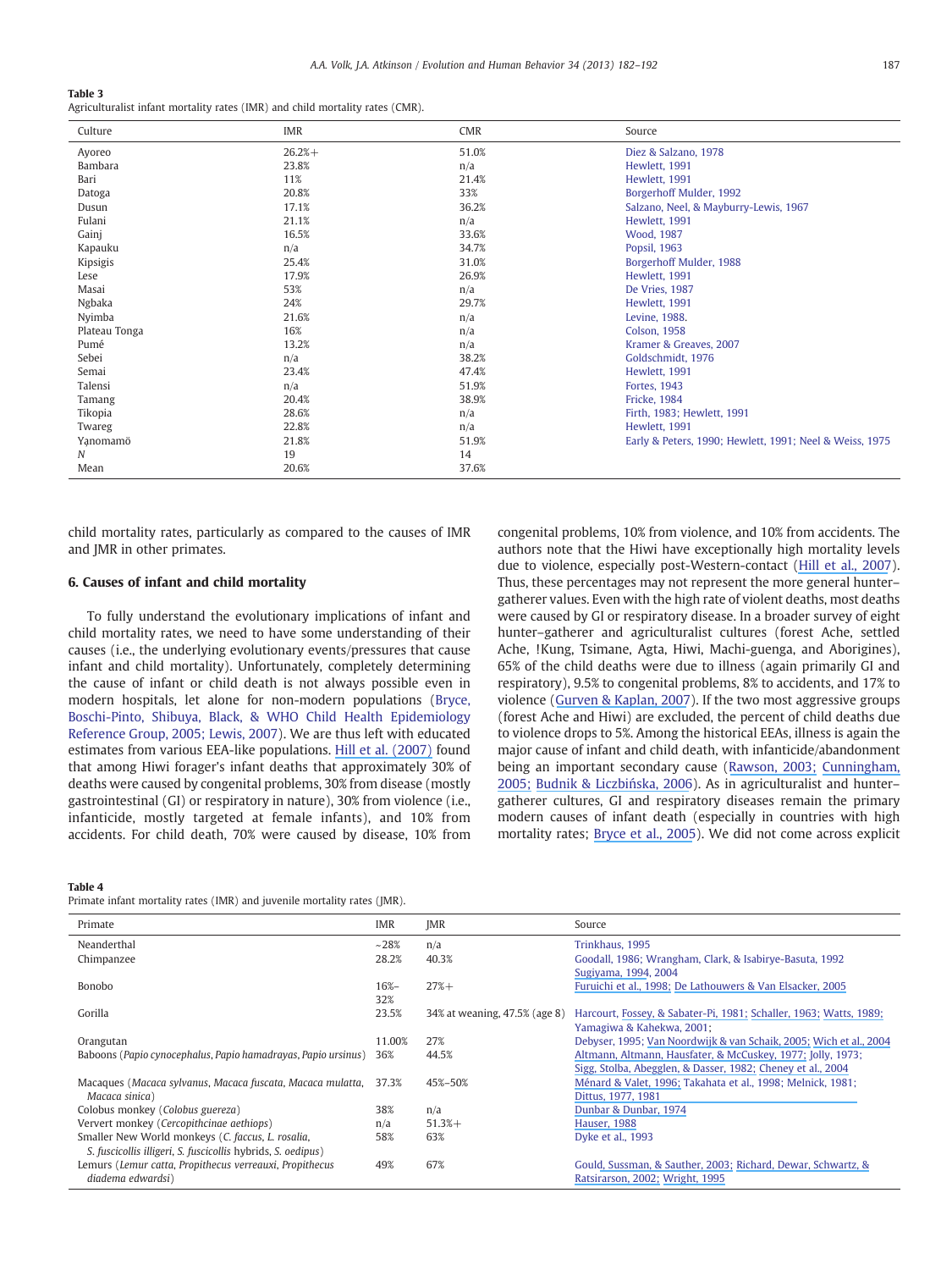infant or child mortality rates caused by non-human predation, so this was presumably a relatively minor cause of infant and child mortality, although it certainly can occasionally occur (Wrangham, Wilson, Hare, & Wolfe, 2000). There is some evidence that predation may have played a larger role for earlier hominids (Hart & Sussman, 2005), but this may be the largest difference in mortality causes between Homo sapiens and our primate relatives, for whom predation plays a much greater role, alongside infanticide (Anderson, 1986; Cheney et al., 2004). Indeed, predator-caused mortality rates have been observed to be as high as 40% in baboons (Bulger & Hamilton, 1987) and 65% in chimpanzees (Boesch & Boesch-Acherman, 2000). Additionally, there are numerous, well-documented, predator-induced severe group size declines for most primate species that have been studied in detail for a sufficient period of time (Hill & Dunbar, 1998; Hart & Sussman, 2005), an event that has never been documented in any human population. It is interesting then that humans have a higher CMR than any other ape species. This may be a consequence of our lengthier childhoods that simply expose us to greater opportunities to die (primarily by disease or violence). This emphasizes how important childhood must have been to our species given its increased cost in terms of higher mortality rates. It also emphasizes the possible importance of novel (or altered) mortality pressures on humans as compared to other apes, as well as the need to better understand when and why such shifts occurred.

Related to the question of what caused infant and child mortality is the question whether or not there is any evidence that the EEA rates of mortality could have been ameliorated by behavioral adaptations. If not, if IMR and CMR were behaviorally unavoidable, and all individuals suffered equally (and randomly), this could mean individual differences in behavior were not sufficient to mediate mortality rates in the EEA. This in turn would suggest that IMR and CMR might have exerted a psychologically static evolutionary pressure in the EEA that might not be of adaptive concern, at least to psychologists, as evolution is necessarily based on differential reproduction/transmission of genes (Dawkins, 1989). In other words, for IMR and CMR to be of relevance to behavioral psychologists (and related scientists), there must have existed some links between behavior and changes in IMR and/or CMR in the EEA.

This indeed appears to be the case, as there are a number of factors that alter mortality rates at both inter-individual and inter-population levels. Not surprisingly, previous research has found that anything that increases the amount or quality of direct investment in a child decreases that child's probability of dying. As a marker of general resources available to parents, socio-economic status is negatively related to IMR and CMR between populations (Preston & van de Walle, 1978) and within populations (Houweling & Kunst, 2010). More specifically, an increase in the quality and quantity of food decreases mortality (Gage 1994; Houweling & Kunst, 2010). An increase in alloparental support can also decrease mortality levels (Hawkes, O'Connell, & Burton-Jones, 1989; Sear, Steele, McGregor, & Mace, 2002, Sear & Mace, 2008), while maternal care is perhaps the strongest predictor of infant mortality (Hrdy, 1999). Firstborns tend to suffer from higher infant mortality rates (Cohen, 1975), perhaps due to the inexperience of their parents (Smith, 2005). Interestingly, this does not appear to affect child mortality rates (Cohen, 1975), perhaps because older children are less susceptible to first-time parents' mistakes. It does appear that in stressed populations, mothers with higher IQ's may have higher child survival rates (Čvorović, Rushton, & Tenjevic, 2008). Family size is also positively related to mortality rates, presumably because (all else being equal) in larger families each child has access to fewer resources (Cohen, 1975; Knodel & Hermalin, 1984). Intact biological families also tend to have lower mortality rates (Cohen, 1975), although this is not a universal finding. Hygienic practices surrounding newborns can also have profound impacts on mortality rates by regulating the amount and type of pathogens that infants are exposed to (Wood, 1983). Other behavioral factors that affect MRs include breastfeeding (eg: Golding, Emmett, & Rogers, 1997; Victora et al., 1987; Volk, 2009), reduced interbirth intervals (Hobcraft, McDonald, & Rutstein, 1983, Palloni & Millman, 1986, Alam, 1995, Bøhler & Bergström, 1995) and polygyny (e.g., Omariba & Boyle, 2007). Thus we feel confident repeating our assertion that infant and child mortality represented serious and salient forces in the evolution of human behaviors.

We should note that a competing hypothesis is that humans have responded to high levels of infant and child mortality via greater fertility rather than reduced mortality. This would represent a shift from a slow to a fast life history strategy (Bogin, 1996, 1997, 1999). While we lack data to directly test this hypothesis, we believe it to be less significant that mitigating mortality for three reasons. First, the most direct route to greater fertility, having multiples at birth, is associated with a dramatic  $(4-5\times)$  increase in the odds of mortality and/or serious handicap (Kleinman, Fowler, & Kessel, 1991). Second, the significant costs and risks of human pregnancy impose a significant baseline cost on any fast strategy when compared to a slow strategy (Bogin, 1996, 1997, 1999). Third, indirect evidence comes from modern human behavior where individuals choose to raise fewer, more competitive, high-quality children rather than maximizing the number of offspring despite relatively low odds of child mortality even in very large modern families. We suggest that this "keeping up with the Joneses" behavior reflects an underlying evolutionary preference for quality (slow/mortality) over quantity (fast/fertility). Nevertheless, one should not underestimate the potential evolutionary benefits of increasing fertility. Fortunately, for the simplicity of theoretical considerations, the mechanisms for increasing fertility are often the same as those for decreasing mortality (e.g., increasing parental resources).

# 7. Discussion

An understanding of the EEA is crucial for the study of human behavior from an evolutionary perspective. Although the study of the EEA is fraught with challenges, we propose that there are certain aspects of it that can be reliably elucidated. We have argued that there is one such critical feature of the human EEA for which we have robust quantitative data: infant and child mortality rates.

We combined archaeological, anthropological, historical, and primate data to create a broad, yet detailed, qualitative overview and quantitative estimate of infant and child mortality in the human environment of evolutionary adaptedness. Although there are limitations to our historical, paleodemographic, cross-cultural, and cross-species mortality estimates (see above), our findings of EEA IMR and CMR are exceptional in their relative congruence (see Figs. 1 and 2). Average infant and child mortality rates for H. sapiens sapiens were similarly high across an enormous range of cultures, geographic locations, and times in our EEA. These rates appear to be higher than the aggregate mortality rates for other great apes (especially for children versus juvenile apes). This is slightly less so when compared to Neanderthals, chimpanzees and gorillas, which suggests the possibility of phylogenetic influences on mortality rates.

That said, humans may have had lower levels of predation than other great apes for an evolutionary significant period of time. This means that the other causes of infant and child mortality, such as disease and infanticide, should be more salient evolutionary pressures for H. sapiens than for related species such as gorillas or chimps. Individual differences in socio-economic status, parental care, family structure, and cultural practices (e.g., religion) are just some of the behavior-related factors that influenced sub-adult mortality rates. It must be stressed that the evidence of specific causes of mortality is less concrete than the evidence for the overall MRs. This evidence nevertheless provide a useful framework of where and what to begin looking for when searching for potential adaptations. However,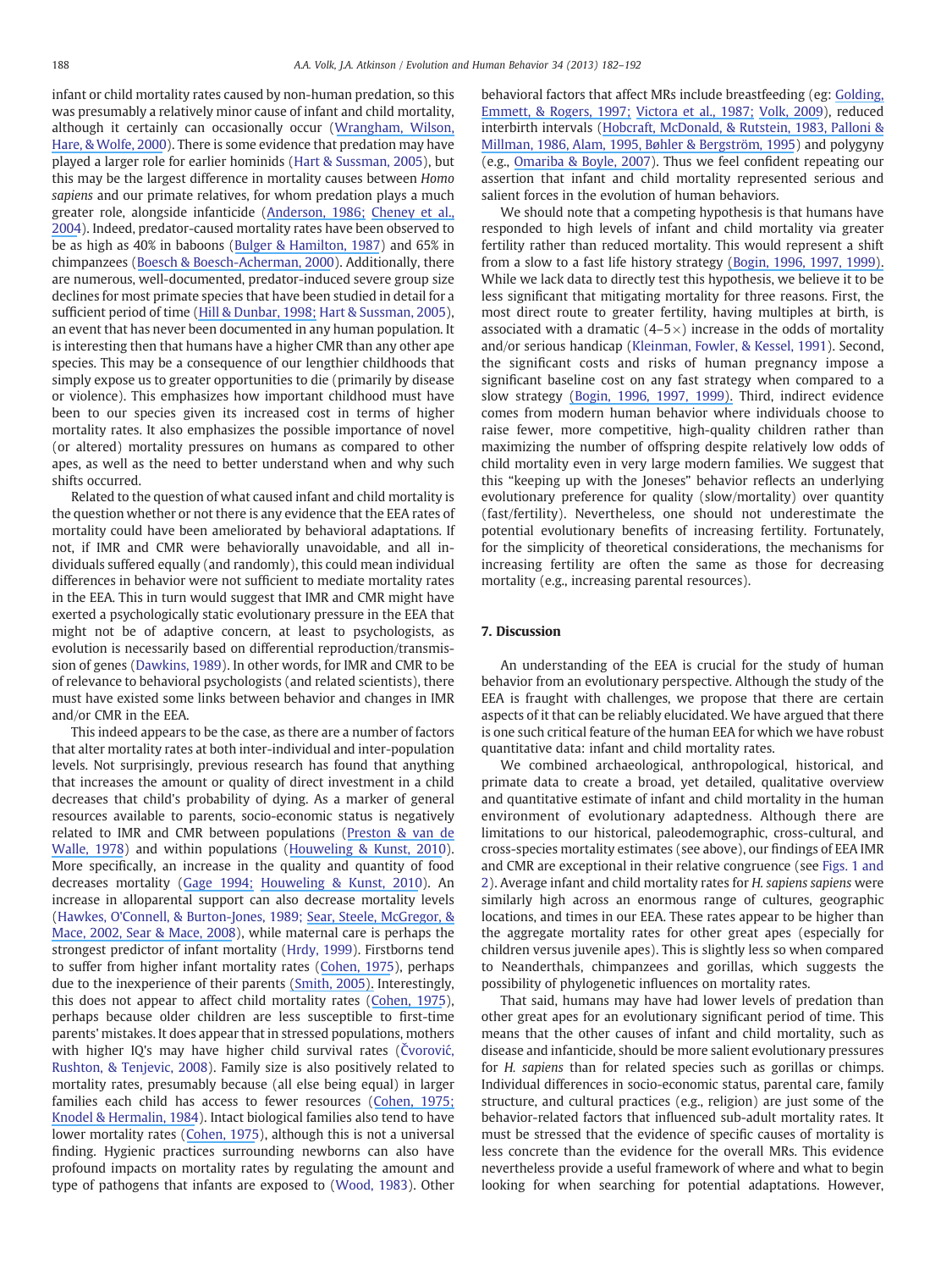particularly among psychologists, infant and child mortality is rarely explicitly acknowledged as an important selective pressure.

It is ironic then that the very basis for of this paper, the EEA, comes from one of founders of modern evolutionary psychology—John Bowlby. Bowlby (1982) was keenly aware of the importance of ancestral child mortality, which his theory of attachment is meant to be a response. Parenting is certainly a key potential adaptation toward reducing mortality rates. In particular, research by evolutionary anthropologists strongly suggests that besides the unusual level of paternal care shown by humans (Geary & Flinn, 2001), alloparenting (care from someone other than the child`s parents) is a crucial adaptation toward improving child survival (Blurton-Jones, Hawkes, & O'Connell, 2005; Hawkes, O'Connell, Blurton-Jones, Alvarez, & Charnov, 1998; Hrdy, 1999, 2009; Marlowe, 2010; Weiner & Gallimore, 1977). Despite arguments to the contrary (Ariès, 1962), parents did not stop loving their children or treating them like commodities once agriculture made them valuable working commodities. The selective pressures of infant and child mortality ensured that attentive parental care remained a crucial feature of human behavior throughout the last 10,000 years (Rawson, 2003; Cunningham, 2005).

However, parenting is not the sole aspect of adult behavior to which infant and child mortality is relevant. Research on both mating and cooperation may benefit from insights regarding child and infant mortality. The importance of parental care may be a key aspect in the choice of long-term partners (Buss & Schmidt, 1993). Choosing a partner for good genes may also be particularly salient (Puts, 2010; Scheib, Gangestad, & Thornhill, 1999), as one chooses an individual who is not simply a fit adult, but someone who has genes that may promote the survival of one`s offspring. Although this has been tested in animals (Grammer, Fink, Møller, & Thornhill, 2007), we are not aware of any human mating research that has explicitly examined the relationship between mate choice and child survival rates. Barber (2000) found that female sociosexuality at the population level increased with the risk of infectious disease, and that female sociosexuality was inversely related to the spread of HIV; results that are most parsimoniously explained by a good genes model (Møller & Alatalo, 1999).

For research on cooperation, it may be that an increase in child survival is a key function of cooperation, such as sharing food or defending a territory (Geary & Flinn, 2001; Hill & Hurtado, 2009). Studies of coalitional formation could, for example, use protecting children as a factor when designing experiments. Males who cooperate with, and trust each other, may be less likely to commit infanticide over perceived paternity issues. Women who cooperate may be able to provide the valuable alloparenting that is sometimes required for offspring to survive. Indeed, life history theorists have suggested that this may be part of the function of menopause—the switch from parenting to provisioning kin and allies (Bogin, 1996, Hawkes et al., 1998).

It should be noted that behavioral adaptations are highly unlikely to be confined to adults. As evolutionary developmental theorists have increasingly suggested, infancy and childhood appear to be adaptations in their own right, not simply preparatory phases for adulthood (Bjorklund, 1997; Pellegrini & Smith, 2005; Konner, 2010). That is, children are adapted to meet the needs and demands of childhood and are not simply incomplete or under-developed adults (Bjorklund, 2007; Konner, 2010). Indeed, childhood appears to be a uniquely human life history adaptation (Bogin, 1996, 1997, 1999). Therefore children should possess unique adaptations that reduce their odds of dying. Infants clearly posses such innate mechanisms designed to increase their survival. Infant crying is a clear solicitation of parental care, and one that is generally effective (Furlow, 1997; Soltis, 2004). Infant facial cues also appear to motivate adults to provide parental care (Alvergne, Faurie, & Raymond, 2009; Volk & Quinsey, 2002). Also, while men place a greater emphasis on cues of resemblance (Dubas, Heijkoop, & van Aken, 2009; Volk & Quinsey,

2007), both sexes are positively motivated by cues of youth, small size, cuteness, and health (Alley, 1983; Volk, Lukjanczuk, & Quinsey, 2007). Children also appear to show adaptive timing and learning of fears that coincide with new environmental threats. For example, a fear of heights does not develop when the child is carried high off the ground by parents (a fear that would interfere with the delivery of vital parental care). It develops only after the child has learned selflocomotion, when the child is suddenly much more prone to falling accidents (Gibson & Walk, 1960; Campos, Berthenthal, & Kermoian, 1992). Children in a number of societies forage for their own food, supplement the parental care they receive with their own efforts (e.g., Marlowe, 2010). Indeed, Zeller (1987) suggests that this selfprovisioning may have played an important role in hominid evolution. Finally, children may also use aggression to obtain vital resources for themselves at the expense of others when environmental conditions are poor and/or parental care is negligible (Hawley, Little, & Rodkin, 2007; Volk, Camilleri, Dane, & Marini, 2012a). As mentioned previously, it is important to recognize that these child adaptations need not have ended 10,000 years ago (Cochran & Harpending, 2009). For example, Volk, Camilleri, Dane, and Marini (2012b) argue that novel environmental pressures in "civilized" cultures over the past 10,000 years may have influenced the forms, functions, and frequencies of childhood bullying, as well as psychopathy.

#### 8. Future research

The above list of "evidence for an adaptation" is not meant to be exhaustive or limiting. Rather, it is meant to illustrate only a handful of the myriad potential applications relevant to the selective forces that IMR and CMR played in our EEA. The temporal primacy of infant and child mortality in the lifespan, their ubiquity through virtually all ancestral environments, their potential phylogenetic history, and the very high odds of childhood genetic failure mean that there are very strong qualitative and quantitative reasons for believing infant and child mortality is a critical selective pressure in the human EEA. It is our hope that we have communicated the significance of infant and child mortality, and its potential implications for human mental evolution. Our paper is meant to serve not only as a reliable estimate of an important evolutionary pressure in the EEA, but also as a call for researchers to consider how infant and child mortality may have played a role in shaping the evolution of the human mind. In particular, a more thorough investigation of factors that mediated IMR and CMR is critical to understanding the nature of the selective forces operating on the IMR and CMR EEA, and we encourage further exploration of these factors. These factors connect with the need for further research into the questions of why are mortality rates so relatively constant across such a range of cultural, temporal, and ecological conditions.

The quantitative nature of our data, along with its strong reliability and validity, means that researchers can use our IMR and CMR estimates to confidently devise and test a host of evolutionary theories in a variety of disciplines. Individuals studying life history now have numerical values that they can use with confidence. Behavioral researchers can not only use our quantitative estimates as well, but also draw on our qualitative estimates of the causes and factors associated with IMR and CMR to test existing hypotheses and to generate new ones. We thus hope that the tragedy of high levels of infant and child death in the past can help modern infants, children, and adults, by leading to more informed and complete evolutionary theories of human behavior.

# References

Alam, M. (1995). Birth spacing and infant and early childhood mortality in a high fertility area of Bangladesh: Age-dependent and interactive effects. Journal of Biosocial Science, 27, 393–404.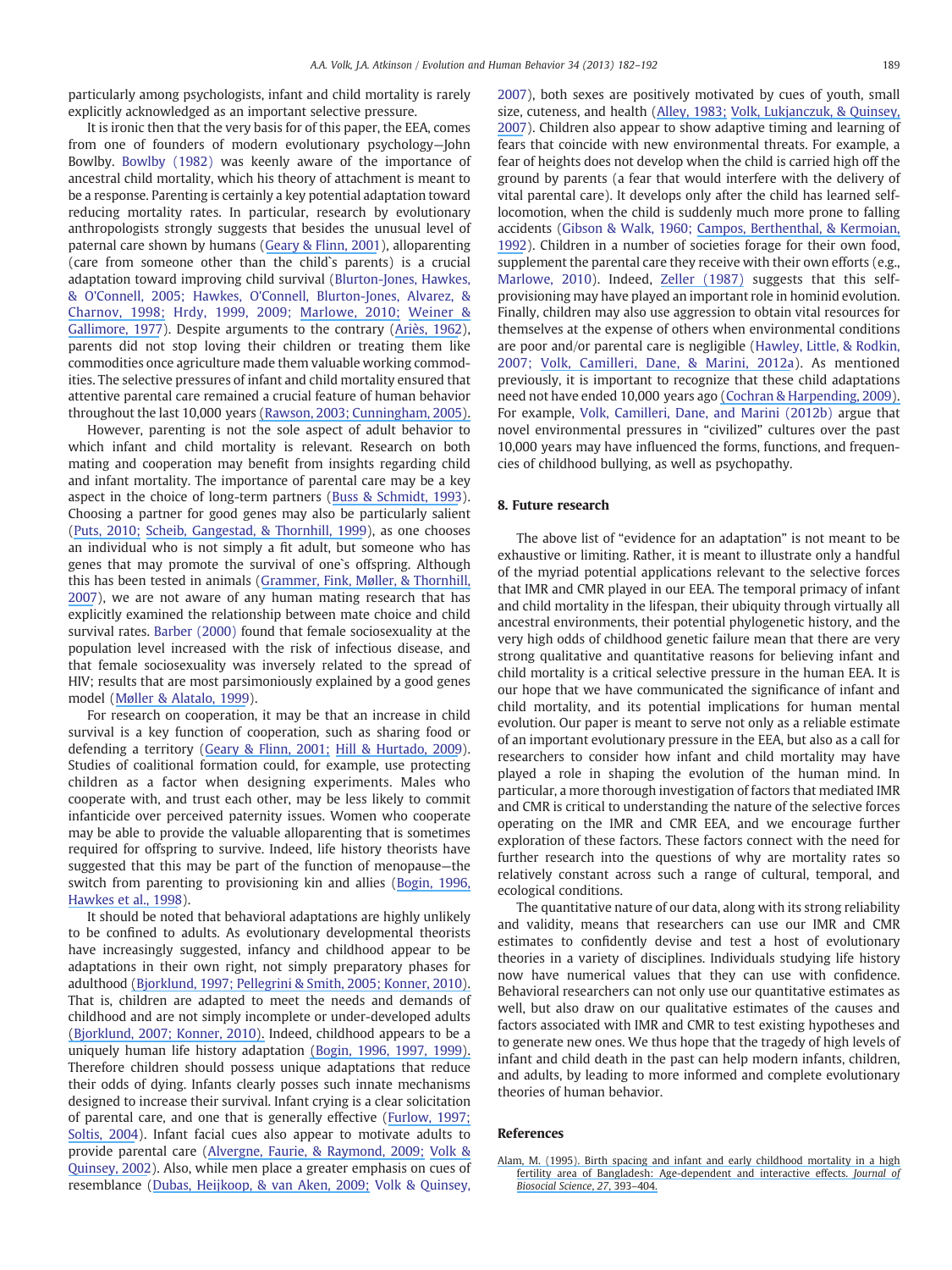- Alesan, A., Malgosa, A., & Simo, C. (1999). Looking into the demography of an iron age population in the Western Mediterranean. I. Mortality. *American Journal of Physical Anthropology*, *110*, 285–301.
- Alley, T. R. (1983). Growth produced changes in body shape and size as determinants of perceived age and adult caregiving. *Child Development*, *54*, 241–248.
- Altmann, J., Altmann, S. A., Hausfater, G., & McCuskey, S. A. (1977). Life history of yellow baboons: Physical development, reproductive parameters, and infant mortality. *Primates*, *18*, 315–330.
- Alvergne, A., Faurie, C., & Raymond, M. (2009). Father–offspring resemblance predicts paternal investment in humans. *Animal Behaviour*, *78*, 61–69.
- Anderson, C. (1986). Predation and primate evolution. *Primates*, *27*, 15–39.
- Anderson, M. (1996). Population change in north-western Europe, 1750–1850. In M. Anderson (Ed.), *British Population History* (pp. 191–280). NY: Cambridge University Press.
- Ariès, P. (1962). *Centuries of childhood.* NY: Vintage.
- Bagnall, R. S., & Frier, B. W. (1994). *The demography of Roman Egypt.* NY: Cambridge University Press.
- Bailey, R. C., & Peacock, N. R. (1988). Efe pygmies of northeast Zaire: subsistence strategies in the Ituri forest. In I. de Garine, & G. A. Harrison (Eds.), *Uncertainty in the food supply* (pp. 88–117). Cambridge: Cambridge University Press.
- Barber, B. (2000). Cross-national variation in the motivation for uncommitted sex: The role of disease and social risk. *Evolutionary Psychology*, *6*, 234–245.
- Bjorklund, D. F. (1997). The role of immaturity in human development. *Developmental Review*, *7*, 86–92.
- Bjorklund, D. F. (2007). *Why youth is not wasted on the young.* Malden, MA: Blackwell.
- Blurton-Jones, N., Hawkes, K., & O'Connell, J. F. (2005). Older Hadza men and women as helpers. In B. S. Hewlett, & M. E. Lamb (Eds.), *Hunter*–*gatherer childhoods* (pp. 214–236). NY: Aldine de Gruyter.
- Blurton-Jones, N., Hawkes, K., & O'Connell, J. F. (2002). Antiquity of postreproductive life: Are there modern impacts on hunter–gatherer postreproductive life spans? *American Journal of Human Biology*, *14*, 184–205.
- Boesch, C., & Boesch-Acherman, H. (2000). *The chimpanzees of the Tai Forest: Behavioral ecology and evolution.* NY: Oxford University Press.
- Bogin, B. (1996). Evolution of the human life cycle. *American Journal of Human Biology*, *8*, 703–716.
- Bogin, B. (1997). Evolutionary hypotheses for human childhood. *American Journal of Physical Anthropology*, *104*, 63–89.
- Bogin, B. (1999). *Patterns of human growth.* Cambridge: Cambridge University Press. Bøhler, E., & Bergström, S. (1995). Subsequent pregnancy affects morbidity of previous
- child. *Journal of Biosocial Science*, *27*, 431–442.
- Borgerhoff Mulder, M. (1988). Reproductive success in three Kipsigis cohorts. In T. H. Clutton-Brock (Ed.), *Reproductive Success* (pp. 419–433). Chicago: Chicago University Press.
- Borgerhoff Mulder, M. (1992). Demography of pastoralists: Preliminary data on the Datoga of Tanzania. *Human Ecology*, *20*, 383–405.
- Bowlby, J. (1982). *Loss: sadness and depression.* NY: Basic Book Publishers.
- Bryce, J., Boschi-Pinto, C., Shibuya, K., & Black, R. E.WHO Child Health Epidemiology Reference Group. (2005). WHO estimates of the cause of death in children. *Lancet*, *365*, 1147–1152.
- Budnik, A., & Liczbińska, G. (2006). Urban and rural differences in mortality and causes of death in historical Poland. *American Journal of Physical Anthropology*, *129*, 294–304.
- Bulger, J., & Hamilton, W. J. (1987). Rank and density correlates of inclusive fitness measures in a natural chacma baboon (*Papio ursinus*) population. *International Journal of Primatology*, *8*, 635–650.
- Buss, D. M., & Schmidt, D. P. (1993). Sexual strategies theory: An evolutionary perspective on human mating. *Psychological Review*, *100*, 204–232.
- Campos, J. J., Berthenthal, B. I., & Kermoian, R. (1992). Early experience and emotional development: The emergence of wariness of heights. *Psychological Science*, *3*, 61–64.
- Charbonneau, H. (1970). *Tourouvre-au-Perche aux 17<sup>e</sup> et 18<sup>e</sup> Siecles: Etude de Demographie Historique. I.N.E.D. Cahier 55.* Paris: Presses Universitaires de France.
- Charbonneau, H., Desjardins, B., Légaré, J., & Denis, H. (2000). The population of the St Lawrence Valley, 1608–1760. In M. R. Haines, & R. H. Steckel (Eds.), *A Population History of North America* (pp. 99–142). NY: Cambridge University Press.
- Cheney, D. L., Seyfarth, R. M., Fischer, J., Beehner, J., Bergman, T., Johnson, S. E., et al. (2004). Factors affecting reproduction and mortality among baboons in the Okavango Delta, Botswana. *International Journal of Primatology*, *25*, 401–428.
- Coale, A. J., & Watkins, S. C. (1986). *The decline of fertility in Europe.* Princeton, NJ: Princeton University Press.
- Cochran, G., & Harpending, H. (2009). *The 10,000 year explosion.* NY: Basic Books.
- Cohen, J. E. (1975). Childhood mortality, family size and birth order in Pre-industrial Europe. *Demography*, *12*, 35–55.
- Colson, M. N. (1958). *Marriage and the family among the Plateau Tonga of Northern Rhodesia.* Manchester, UK: Manchester University Press.
- Cunningham, H. (2005). Children and childhood in Western society since 1500 (2nd ed.). . Toronto: Pearson-Longman Press. Čvorović, J., Rushton, J. P., & Tenjevic, L. (2008). Maternal IQ and child mortality in 222
- Serbian Roma (Gypsy) women. *Personality and Individual Differences*, *44*, 1604–1609. Dawkins, R. (1989). *The sel*fi*sh gene.* Toronto: Oxford University Press.
- De Lathouwers, M., & Van Elsacker, L. (2005). Reproductive parameters of female *Pan paniscus* and *P. troglodytes*: Quality versus quantity. *International Journal of Primatology*, *26*, 55–71.
- Debyser, I. W. J. (1995). Catarrhine juvenile mortality in captivity, under seminatural conditions and in the wild. *International Journal of Primatology*, *16*, 935–969.
- De Vries, M. W. (1987). Cry babies, culture, and catastrophe: infant temperament among the Masai. *Child survival: Anthropological perspectives on the treatment and maltreatment of children*, 165–185.
- Diez, A. A. P., & Salzano, F. M. (1978). Evolutionary implications of the ethnography and demography of Ayoreo Indians. *Journal of Human Evolution*, *7*, 253–268.
- Dittus, W. P. J. (1977). The social regulation of population density and age and distributions in the toque monkey (*Macaca sinica*). *Behavior*, *63*, 281–322.
- Dittus, W. P. J. (1981). Primate population analysis. In Assembly for the Life Sciences (Ed.), *Techniques for the Study of Primate Population Ecology, Subcommittee on Conservation of Natural Population* (pp. 135–175). Washington, DC: National Academy Press.
- Drusini, A. G., Carrara, N., Orefici, G., & Bonati, M. R. (2001). Paleodemography of the Nasca valley: Reconstruction of the human ecology of the southern Peruvian coast. *Homo*, *52*, 157–172.
- Dubas, J. S., Heijkoop, M., & van Aken, M. A. (2009). A preliminary investigation of parent–progeny olfactory recognition and parental investment. *Human Nature*, *20*, 80–92.
- Dugdale, A. E. (1980). Infant feeding, growth, and mortality: a 20-year study of an Australian Aboriginal community. *Medical Journal of Australia*, *2*, 380–385.
- Dunbar, R. I. M., & Dunbar, E. P. (1974). Ecology and population dynamics of *Colobus guereza* in Ethiopia. *Folia Primatology*, *21*, 188–208.
- Dyke, B., Gage, T. B., Ballou, J. D., Petto, A. J., Tardif, S. D., & Williams, L. J. (1993). Model life tables for the smaller New World monkeys. *American Journal of Primatology*, *29*, 269–285.
- Early, J. D., & Peters, J. F. (1990). *The population dynamics of the Mucajai Ya*̧*nomama.* San Diego, CA: Academic Press.
- Eder, J. F. (1987). *On the road to tribal extinction: Depopulation, deculturation, and maladaptation among the Batak of the Phillipines.* Berkley: University of California Press.
- Ellis, B. J., & Bjorklund, D. F. (Eds.). (2005). *Origins of the social mind: Evolutionary psychology and child development*. New York: Guilford Press.
- Eshed, V., Gopher, A., Gage, T., & Hershkovitz, I. (2004). Has the transition from agriculture reshaped demographic structure of prehistoric populations? New evidence from the Levant. *American Journal of Physical Anthropology*, *124*, 315–329.
- Feliciano, Z. M. (2000). Mexico's demographic transformation: From 1900 to 1990. In M. R. Haines, & R. H. Steckel (Eds.), *A population history of North America* (pp. 601–630). NY: Cambridge, University Press.
- Firth, R. (1983). *We, the Tikopia.* Stanford, CA: Stanford University Press.
- Foley, R. (1995). The adaptive legacy of human evolution: A search for the environment of evolutionary adaptedness. *Evolutionary Anthropology: Issues, News, and Reviews*, *4*, 194–203.
- Fortes, M. (1943). A note on fertility among the Tallensi of the Gold Coast. *Sociological Review*, *35*, 99–113.
- Fricke, T. E. (1984). *Himalayan households: Tamang economy and demography.* Ann Arbor, MI: UMI Research Press.
- Furlow, F. B. (1997). Human neonatal cry quality as an honest signal of fitness. *Evolution and Human Behavior*, *18*, 175–193.
- Furuichi, T., Idani, G., Ihobe, H., Kuroda, S., Kitamura, K., More, A., & Kano, T. (1998). Population dynamics of wild bonobos (*Pan paniscus*) at Wamba. *International Journal of Primatology*, *19*, 1029–1043.
- Gage, T. B. (1994). Population variation in cause of death: level, gender, and period effects. *Demography*, *31*, 271–296.
- Geary, D. C. (2010). *Male, female: The evolution of sex differences* (2nd Ed.). Washington, DC: APA.
- Geary, D. C., & Flinn, M. F. (2001). Evolution of human parental behavior and the human family. *Parenting: Science and Practice*, *1*, 5–61.
- Gibson, E. J., & Walk, R. D. (1960). The visual cliff. *Scienti*fi*c American*, 64–71.
- Gille, H. (1949). The demographic history of the Northern European countries in the eighteenth century. *Population Studies*, *3*, 3–65.
- Golden, M. (1990). *Children and childhood in classical Athens.* Baltimore, MA: The John Hopkins University Press.
- Golding, J., Emmett, P. M., & Rogers, I. S. (1997). Breast feeding and infant mortality. *Early Human Development*, *49*, S143–S155.
- Goldschmidt, W. (1976). *Culture and behavior of the Sebei: A study in continuity and adaptation.* Berkeley: University of California Press.
- Goodall, J. (1986). *The Chimpanzees of Gombe.* Cambridge, MA: Harvard University Press.
- Gould, L., Sussman, R. W., & Sauther, M. L. (2003). Demographic and life-history patterns in a population of ring-tailed lemurs (Lemur catta) at Beza Mahafaly Reserve, Madagascar: A 15-year perspective. *American Journal of Physical Anthropology*, *120*, 182–194.
- Grammer, K., Fink, B., Møller, A. P., & Thornhill, R. (2007). Darwinian aesthetics: sexual selection and the biology of beauty. *Biological Reviews*, *78*, 385–407.
- Gurven, M., & Kaplan, H. (2007). Longevity among hunter–gatherers: A cross-cultural examination. *Population and Development Review*, *33*, 321–365.
- Guttormsson, L., & Garðarsdóttir, Ó. (2002). The development of infant mortality in Iceland, 1800–1920. *Hygiea Internationalis: an Interdisciplinary Journal for the History of Public Health*, *3*, 151–176.
- Haines, M. (2000). The white population of the United States, 1790–1920. In M. R. Haines, & R. H. Steckel (Eds.), *A population history of North America* (pp. 305–369). NY: Cambridge, University Press.
- Harcourt, A. H., Fossey, D., & Sabater-Pi, J. (1981). Demography of *Gorilla gorilla*. *Journal of Zoology*, *195*, 215–233.
- Hart, D., & Sussman, R. W. (2005). *Man the hunted: Primates, predators and human evolution.* Boulder, CO: Wessview Press.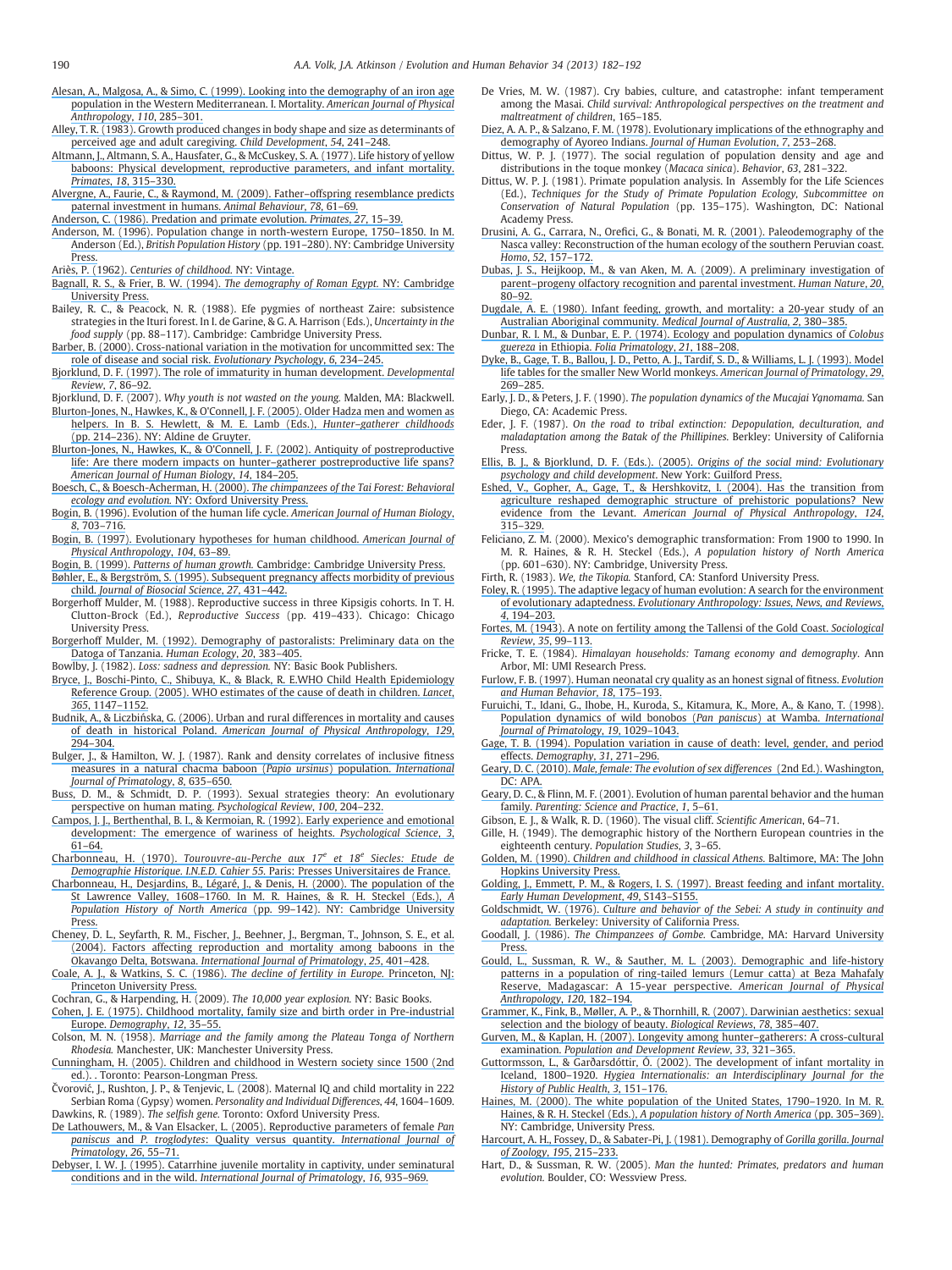Hartl, D. L., & Clark, A. G. (1997). Principles of population genetics. Sunderland, MA: Sinauer Associates.

- Hauser, M. D. (1988). Variation in maternal responsiveness in free-ranging vervet monkeys: a response to infant mortality risk? American Naturalist, 573–587.
- Hawkes, K., O'Connell, J. F., & Burton-Jones, N. G. (1989). Hardworking Hadza grandmothers. In V. Standen, & R. Foley (Eds.), Comparative socioecology of mammals and man (pp. 341–366). London: Blackwell.
- Hawkes, K., O'Connell, J. F., Blurton-Jones, N. G., Alvarez, H., & Charnov, E. L. (1998). Grandmothering, menopause, and the evolution of human life histories. Proceedings of the National Academy of Science, 95, 1336–1339.
- Hawley, P. H., Little, T. D., & Rodkin, P. C. (2007). Aggression and adaptation: The bright side to bad behavior. Mahwah, NJ: Lawrence Erlbaum Associates Publishers.
- Headland, T. N. (1989). Population decline in a Philippine Negrito hunter–gatherer society. America Journal of Human Biology, 1, 59–72.
- Hewlett, B. S. (1991). Demography and childcare in preindustrial societies. Journal of Anthropological Research, 47, 1–37.
- Hill, K. (1993). Life history theory and evolutionary anthropology. Evolutionary Anthropology, 2, 78–88.
- Hill, R. A., & Dunbar, R. I. (1998). An evaluation of the roles of predation rate and predation risk as selective pressures on primate grouping behaviour. Behaviour, 135, 411–430.
- Hill, K., & Hurtado, A. M. (1989). Hunter–gatherers of the New World. American Scientist, 77, 436–443.
- Hill, K., & Hurtado, A. M. (2009). Cooperative breeding in South American huntergatherers. Proceedings of the Royal Society of London, Series B: Biological Sciences, 276, 3863–3870.
- Hill, K., Hurtado, A. M., & Walker, R. S. (2007). High adult mortality among Hiwi hunter– gatherers: Implications for human evolution. Journal of Human Evolution, 52, 443–454.
- Hobcraft, J., McDonald, J. W., & Rutstein, S. (1983). Child-spacing effects on infant and early child mortality. Population Index, 49, 585–818.
- Houweling, T. A., & Kunst, A. E. (2010). Socio-economic inequalities in childhood mortality in low- and middle-income countries: a review of the international evidence. British Medical Bulletin, 93, 7–26.
- Howell, N. (1979). Demography of the Dobe !Kung. NY: Academic Press.
- Hrdy, S. B. (1999). Mother nature. New York: Pantheon.
- Hrdy, S. B. (2009). Mothers and others: The evolutionary origins of mutual understanding. Cambridge, MA: Harvard University Press.
- Human Mortality Database at University of California, Berkeley (USA). Human Mortality Database. Retrieved June 16, 2008. http://www.mortality.org.
- Hurtado, A. M., & Hill, K. (1987). Early dry season subsistence ecology of Cuiva (Hiwi) foragers of Venezuela. Human Ecology, 15, 163–187.
- Irons, W. (1998). Adaptively relevant environments versus the environment of evolutionary adaptedness. Evolutionary Anthropology: Issues, News, and Reviews, 6, 194–204.
- Jannetta, A. B., & Preston, S. H. (1991). Two centuries of mortality change in Central Japan: The evidence from a temple death register. Population Studies, 45 417–436.
- Johnston, F. E., & Snow, C. E. (2005). The reassessment of the age and sex of the Indian Knoll skeletal population: Demographic and methodological aspects. American Journal of Physical Anthropology, 19, 237–244.
- Jolly, A. (1973). Primate birth hour. International Zoology Yearbook, 13, 391–397.
- Jones, J. H. (2009). The force of selection on the human life cycle. Evolution and Human Behavior, 30, 305–314.
- Kleinman, J. C., Fowler, M. G., & Kessel, S. S. (1991). Comparison of infant mortality among twins and singletons: United States 1960 and 1983. American Journal of Epidemiology, 133, 133–142.
- Knodel, J. (1970). Two and a half centuries of demographic history in a Bavarian village. Population Studies, 24, 353–376.
- Knodel, J., & Hermalin, A. I. (1984). Effects of birth rank, maternal age, birth interval, and sibship size on infant and child mortality: Evidence from 18th and 19th century reproductive histories. American Journal of Public Health, 74, 1098–1106.
- Köndgen, S., Kuhl, H., N'Goran, P. K., Walsh, P. D., Schenk, S., Ernst, N., & Leendertz, F. H. (2008). Pandemic human viruses cause decline of endangered great apes. Current Biology, 18, 260–264.
- Konigsberg, L. W., & Frankenberg, S. R. (1994). Paleodemography: "Not quite dead". Evolutionary Anthropology, 3, 92–105.
- Konner, M. (1977). Infancy among the Kalahari Desert San. In P. H. Liederman, S. Tulkin, & A. Rosenfeld (Eds.), Culture and Infancy (pp. 287–293). NY: Academic Press.
- Konner, M. (2010). The evolution of childhood. Cambridge, MA: Harvard University Press.
- Kramer, K. L., & Greaves, R. D. (2007). Changing patterns of infant mortality and maternal fertility among Pume foragers and horticulturalists. American Anthropologist, 109, 713–726.
- Lachiver, M. (1969). La Population de Meulan du XVIIe au XIXe Siècle. Paris, France: École Pratique des Hautes Études.
- Landers, J. (1992). Historical epidemiology and the structural analysis of mortality. Health Transition Review, 2, 47–75.
- Lee, R. B., & Daly, R. (1999). The Cambridge encyclopedia of hunter–gatherers. NY: Cambridge University Press.
- Levine, N. (1988). The dynamics of polyandry: Kinship, domesticity, and populdation on the Tubetan border. Chicago: University of Chicago Press.
- Lewis, M. E. (2007). The bioarchaeology of children. NY: Cambridge University Press.
- Malaurie, J., Tabah, L., & Sutter, L. (1952). L'isolat equimau de Thule (Groenland). Population, 7, 675–712.
- Marlowe, F. (2010). The Hadza: hunter-gatherers of Tanzania, vol. 3. Berkley, CA: University of California Press.
- Melnick, D. (1981). Microevolution in a population of himalayan rhesus monkeys (Macaca mulatta) (doctoral dissertation, Yale University, 1981) Dissertation Abstract International, AAT 8210396.
- Ménard, N., & Valet, D. (1996). Demography and ecology of barbary macaques (Macaca sylvanus) in two different habitats. In J. E. Fa, & D. G. Lindburg (Eds.), Evolution and ecology of macaque societies (pp. 106-131). NY: Cambridge University Press.
- Miller, A. S., & Kanazawa, S. (2007). Why Beautiful People Have More Daughters: From Dating, Shopping, and Praying to Going to War and Becoming a Billionaire: Two Evolutionary Psychologists Explain why We Do what We Do. NY: Perigee.
- Milner, G. R., Wood, J. W., & Boldsen, J. L. (2000). Paleodemography. In M. A. Katzenberg, & S. R. Saunders (Eds.), Biological anthropology of the human skeleton (pp. 467–497). NY: Wiley-Liss Press.
- Moffat, T., & Herring, A. (1999). The historical roots of high rates of infant death in Aboriginal communities in Canada in the early twentieth century: The case of Fisher River, Manitoba. Social Sciences and Medicine, 48, 1821–1832.
- Møller, A. P., & Alatalo, R. V. (1999). Good-genes effects in sexual selection. Proceedings of the Royal Society of London, Series B: Biological Sciences, 266, 85–91.
- Murdock, G. P. (1934). Our primitive contemporaries. NY: The MacMillian Company.
- Nagoaka, T., Hirata, K., Yokota, E., & Mausu'ura, S. (2006). Paleodemography of a Medieval population in Japan: Analysis of human skeletal remains from the Yuigahama-minami site. American Journal of Physical Anthropology, 131, 1–14.
- Neel, J. V., & Weiss, K. M. (1975). The genetic structure of a tribal population, the Ya̧nomama Indians, XII: Biodemographic studies. American Journal of Physical Anthropology, 42, 25–51.
- Omariba, D. W. R., & Boyle, M. H. (2007). Family structure and child mortality in sub-Saharan Africa: Cross-national effects of polygyny. Journal of Marriage and Family, 69, 528–543.
- Oris, M., Derosas, R., & Breschi, M. (2004). Infant and child mortality. In T. Bengtsson, C. Campbell, & J. Lee (Eds.), Life under pressure: Mortality and living standards in Europe and Asia, 1700–1900 (pp. 359–398). Cambridge, MA: MIT Press.
- Orme, N. (2001). Medieval children. New Haven, CN: Yale University Press.
- Palloni, A., & Millman, S. (1986). Effects of inter-birth intervals and breastfeeding on infant and early childhood mortality. Populations studies, 40, 215–236.
- Pellegrini, A. D., & Smith, P. K. (2005). The nature of play: Great apes and humans. NY: Guilford Press.
- Pinker, S. (2011). The better angels of our nature. Toronto: Viking.
- Popsil, L. (1963). Kapauku Papuan economy. New Haven, CN: Yale University.
- Preston, S. H., & van de Walle, E. (1978). Urban French mortality in the nineteenth century. Population Studies, 32, 275–297.
- Puts, D. A. (2010). Beauty and the beast: Mechanisms of sexual selection in humans. Evolution and Human Behavior, 31, 157–175.
- Puyi, A. J. (1964). My former life. Hong Kong: Wentong Shudian.

Rawson, B. (2003). Children and childhood in Roman Italy. Toronto: Oxford University Press.

- Richard, A. F., Dewar, R. E., Schwartz, M., & Ratsirarson, J. (2002). Life in the slow lane? Demography and life histories of male and female sifaka (Propithecus verreauxi verreauxi). Journal of Zoology, 256, 421–436.
- Roberts, G. W. (1952). A life table for a West Indian slave population. Population Studies, 5, 238–243.
- Roff, D. A. (Ed.). (1993). Evolution of life histories: theory and analysis. NY: Routledge.
- Roth, E. A. (1981). Sedentism and changing fertility patterns in a northern Athapascan isolate. Journal of Human Evolution, 10, 413–425.
- Salzano, F. M., Neel, J. V., & Mayburry-Lewis, D. (1967). Demographic data on two additional villages: Genetic structure of the tribe. American Journal of Human Genetics, 19, 463–489.

Sastry, N. (2004). Trends in socioeconomic inequalities in mortality in developing countries: The case of child survival in Sao Paulo, Brazil. Demography, 41, 443–464.

Schaller, G. B. (1963). The mountain gorilla: Ecology and behavior. Chicago: University of Chicago Press.

- Scheib, J. A., Gangestad, S. W., & Thornhill, R. (1999). Facial attractiveness, symmetry and cues of good genes. Proceedings of the Royal Society of London, Series B: Biological Sciences, 266, 1913–1917.
- Sear, R., & Mace, R. (2008). Who keeps children alive? A review of the effects of kin on child survival. Evolution and Human Behavior, 29, 1–18.
- Sear, R., Steele, F., McGregor, I. A., & Mace, R. (2002). The effects of kin on child mortality in rural Gambia. Demography, 39, 43–63.
- Sibajuddin, S. M. (1984). Reproduction and consanguinity among Chenchus of Andhra Pradesh. Man in India, 64, 181–192.
- Sigg, H., Stolba, A., Abegglen, J. J., & Dasser, V. (1982). Life history of hamadryas baboons: Physical development, infant Mortality, reproductive parameters and family relationships. Primates, 23, 473–487.
- Smith, E. A. (2010). Communication and collective action: language and the evolution of human cooperation. Evolution and Human Behavior, 31, 231–245.
- Smith, T. E. (1960). The Cocos-Keeling islands: A demographic laboratory. Population Studies, 14, 94–130.
- Smith, H. J. (2005). Parenting for primates. Cambridge, MA: Harvard University Press. Snow, C. E. (1948). Indian Knoll skeletons. The University of Kentucky, Reports in
- Anthropology, Vol. IV, No. 3, Part 11. Lexington, KY: University Press of Kentucky. Soltis, J. (2004). The signal functions of early infant crying. Behavior and Brain Sciences,
- 27, 443–490. Stearns, P. N. (2006). Childhood in world history. New York: Routledge.
- 
- Stearns, S. C., Allal, N., & Mace, R. (2008). Life history theory and human development. In C. Crawford, & D. Krebs (Eds.), Foundations of evolutionary psychology (pp. 47–69). New York: Taylor & Francis Group/Lawrence Erlbaum Associates.
- Steckel, R. (1986). Birth weights and infant mortality among American slaves. Explorations in Economic History, 23, 173–198.